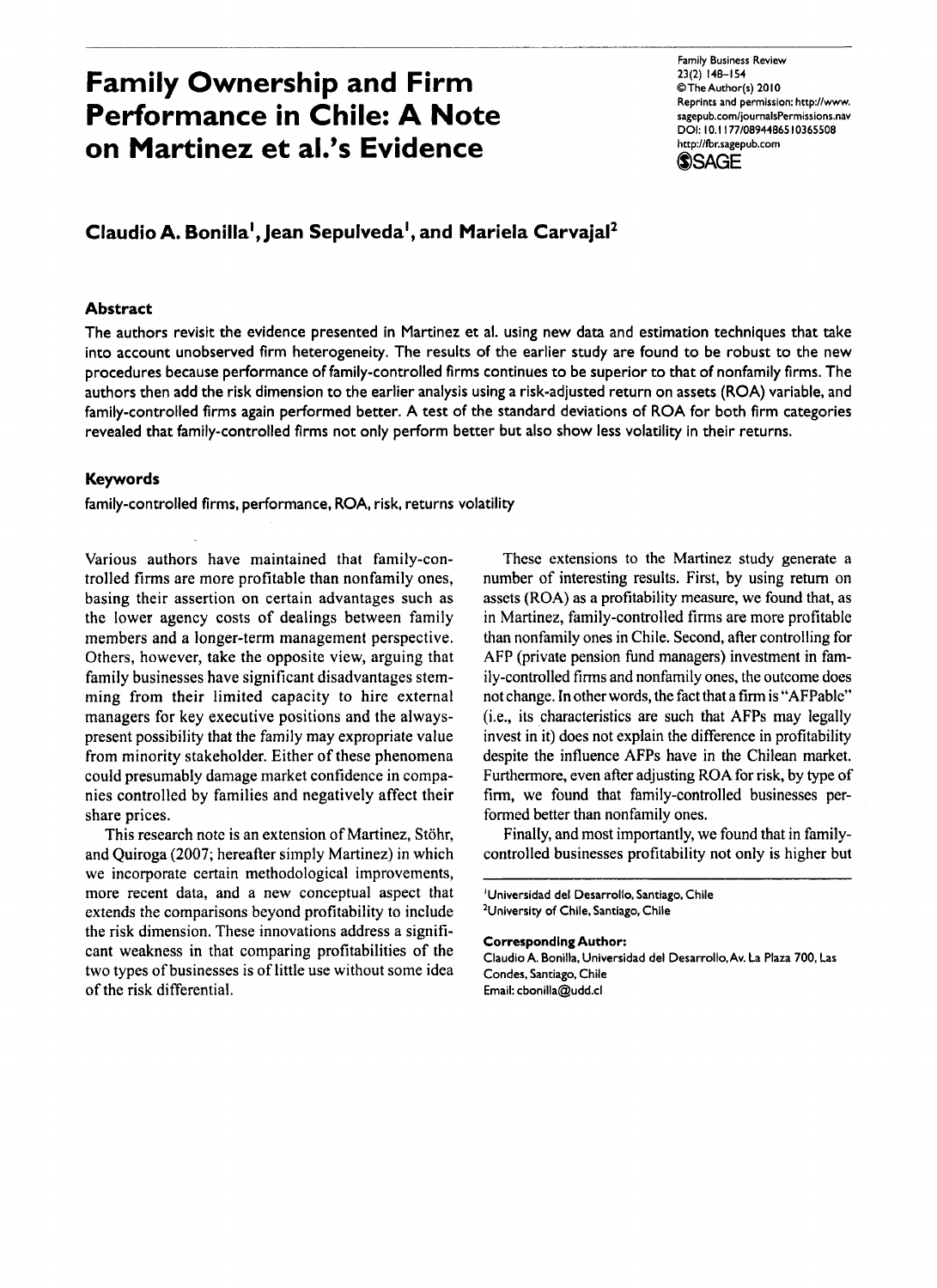also has lower variance. This result contradicts the notion of a risk-return trade-off, which states that if a given asset or asset portfolio has a higher rate of return than some other one, its risk, in equilibrium, should also be higher. It therefore also constitutes indirect proof that the Chilean equity market does not satisfy the efficient market hypothesis, as was recently described in the finance literature by Romero, Bonilla, and Hinich (2007), because it is possible to build a portfolio with family firm stocks and obtain abnormal returns for a given level of risk. How to form such a portfolio is not the concern of this article; that such a possibility exists, however, is interesting in itself and indirectly corroborates empirical findings in the literature on the Chilean market.

## **Related Empirical Literature**

Comparisons of the financial performance of familycontrolled firms and nonfamily businesses have been the subject of some recent studies. Using data for 1992 through 1999 on the ROA for companies included in the Standard & Poor's 500, Anderson and Reeb (2003) found that family-controlled firms performed significantly better than nonfamily ones and that the highest profitability was reported by firms in which a family member was also the CEO. They thus concluded that family ownership is an effective organizational structure. From a similar perspective, Lee (2006) utilized data for 1992 through 2002 to confirm that family-controlled firms in the United States generated more employment and revenue growth and displayed higher profitability. These results bolster the theory that firm performance grows when founder members belonging to the family are involved in management. Another recent investigation by Allouche, Amann, Jaussaud, and Kurashina (2008) on the Japanese economy also showed that family-controlled firms perform better and have a stronger financial structure than do nonfamily firms. Their evidence was based on financial profitability indicators such as ROA, return on equity (ROE), and return on invested capital.

On the family business sector in Chile, little work has yet been published, an exception being the 2007 Martinez study. Its authors examined the impact of family ownership on the performance of Chilean firms listed on the Bolsa de Comercio de Santiago, the country's principal stock exchange. Three performance measures were used—ROA, ROE, and a proxy for Tobin's  $q$ —and the results for family-controlled firms and nonfamily firms were subjected to difference of means testing. Their

conclusion was that family-controlled businesses were more profitable. The same study obtained ordinary least squares (OLS) estimates of a model that included time fixed effects and dummy variables representing the industrial classification of the firms included in their panel data. These dummies captured unobservable heterogeneity at the industry level but not at the level of the individual firm. Indeed, unobservable factors such as management quality and organizational structure that could affect the profitability of the companies in both categories are not captured by incorporating dummies at the industry level. Furthermore, the unobserved firm heterogeneity could be correlated with explanatory variables. As an example, management quality, which affects profitability, might be correlated with the type of firm (family controlled or nonfamily), size, age, and indebtedness as well as other firm characteristics. Not picking up these correlations meant losing valuable infor-

Martinez did not measure the effect of institutional (AFP) investors on the Chilean capital market, nor did Martinez incorporate the risk levels associated with the returns of family-controlled firms versus nonfamily ones. Both of these phenomena are included in the model we present below. In the case of AFPs, this reflects our view that the impact of the AFPs is significant and should be taken into account.

mation, and the OLS estimators could then be biased.

## **Method and Data**

## *Hypotheses to* **Be** *Tested*

Our first purpose is to investigate whether the results of previous studies on profitability are in fact true for Chile using a more robust methodology than Martinez, new data, and specific measures to control for the presence of AFPs. Therefore, the hypotheses we test are as follows:

*Hypothesis* 1: Family-controlled firms listed on the Chilean stock market are more profitable than nonfamily firms,

The AFPs are major institutional investors that administer Chileans' pension funds and playa major role in the market because of the large amount of resources they manage. Their demand for a particular asset usually influences the stock price of it. Also, the financial assets in their portfolios reveal which firms they are investing in and may be an indicator of those firms' financial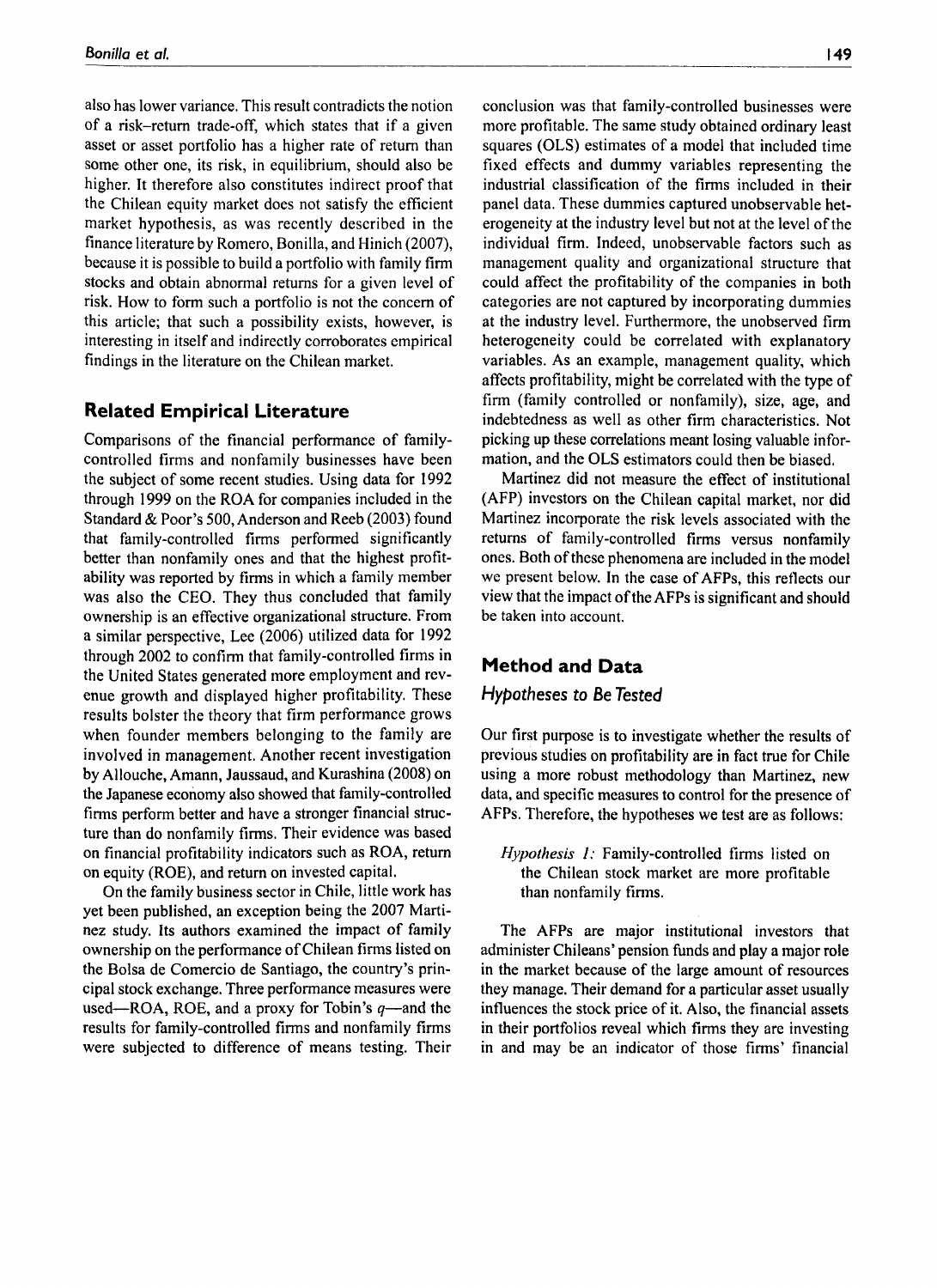solidity and attractiveness. It is not uncommon for other market players to follow the investment strategies of the AFPs. Therefore, when an AFP decides to buy a particular asset or increase the asset's portfolio weight, it is very likely that the stock price of that asset will be positively affected. Thus, it is interesting to see if the difference in profitability between family-controlled firms and nonfamily firms remains when controlling for the effect of AFPs.

*Hypothesis* 2: If the effect of AFPs is controlled for, the difference in profitability between family-controlled firms and nonfamily ones declines significantly or disappears.

In addition to studying the differences in profitability, we incorporate an analysis of the variance in the returns of the two types of businesses. Previous studies have not carried out such an analysis. We include it here to better explain the results and determine whether this variability is an important attribute in the Chilean market. This leads us to a third hypothesis:

*Hypothesis* 3: The returns to family-controlled firms in the Chilean market exhibit greater variance than returns to nonfamily firms and thus are consistent with the equilibrium risk-return trade-off.

In addition to testing for differences in variance, we adjust the returns for risk and type of firm to determine if the results in Martinez continue to hold. This leads us to our fourth hypothesis:

*Hypothesis* 4: After adjusting for risk, the difference in profitability between family-controlled firms and nonfamily firms disappears.

## *Deftnition* of*Family Firm in the Chilean Context*

To classify a given company as a family firm, we employed three criteria. First, we examined the list of business groups published by the Chilean Superintendant of Securities and Insurance (SVS). As of year-end 2007, there were 117 such groups. In each case, if the group was clearly associated with a business family, the firms constituting it were considered to be familycontrolled firms.

Second, if a company was not a member of any of these corporate groups, we categorized it as a family-controlled

| Table 1. Number of Companies in Sample, by Year |  |  |  |  |  |  |  |  |
|-------------------------------------------------|--|--|--|--|--|--|--|--|
|-------------------------------------------------|--|--|--|--|--|--|--|--|

| Year  | Total      |
|-------|------------|
| 1998  | 253        |
| 1999  | 255        |
| 2000  | 259        |
| 2001  | 251        |
| 2002  | 246        |
| 2003  | <b>241</b> |
| 2004  | 237        |
| 2005  | 260        |
| 2006  | 257        |
| 2007  | 246        |
| Total | 2,505      |

Source: Derived from databases (see text).

firm if it was controlled at the senior management level by one or more members of a family-controlled firm on the SVS list.

Third, a company not in any business group was classified as a family-controlled firm if its board of directors was controlled by one or more members of a family on the SVS list. For both this and the second criterion, we used information from credit rating agencies, company financial reports, market data, and other company sources. Nonfamily firms were defined as all companies not fitting these three family-controlled-firm criteria.<sup>1</sup>

#### *Data Set*

The data set for our test samples of listed companies covered the period between January 1998 and December 2007. They were obtained from Economática (a Latin American database vendor), the SVS, the Chilean Superintendant of Pension Fund Administrators (SAFP), and the Santiago Stock Market. The number of enterprises in the sample for each year is shown in Table I. As in Martinez, we have excluded nonprofit entities and holding companies, whose financial statements were a composite of their also-public subsidiaries. However, we did not exclude financial institutions as Martinez did. Financial institutions are an active part of the Chilean economy and may help to better explain the findings of the reference study.<sup>2</sup>

Based on the criteria described above, an average of 68% of the businesses in the sample were classified as family-controlled firms and 32% as nonfamily firms for the period covered. The figures for individual years, given in Table 2, reveal that the percentage of family-controlled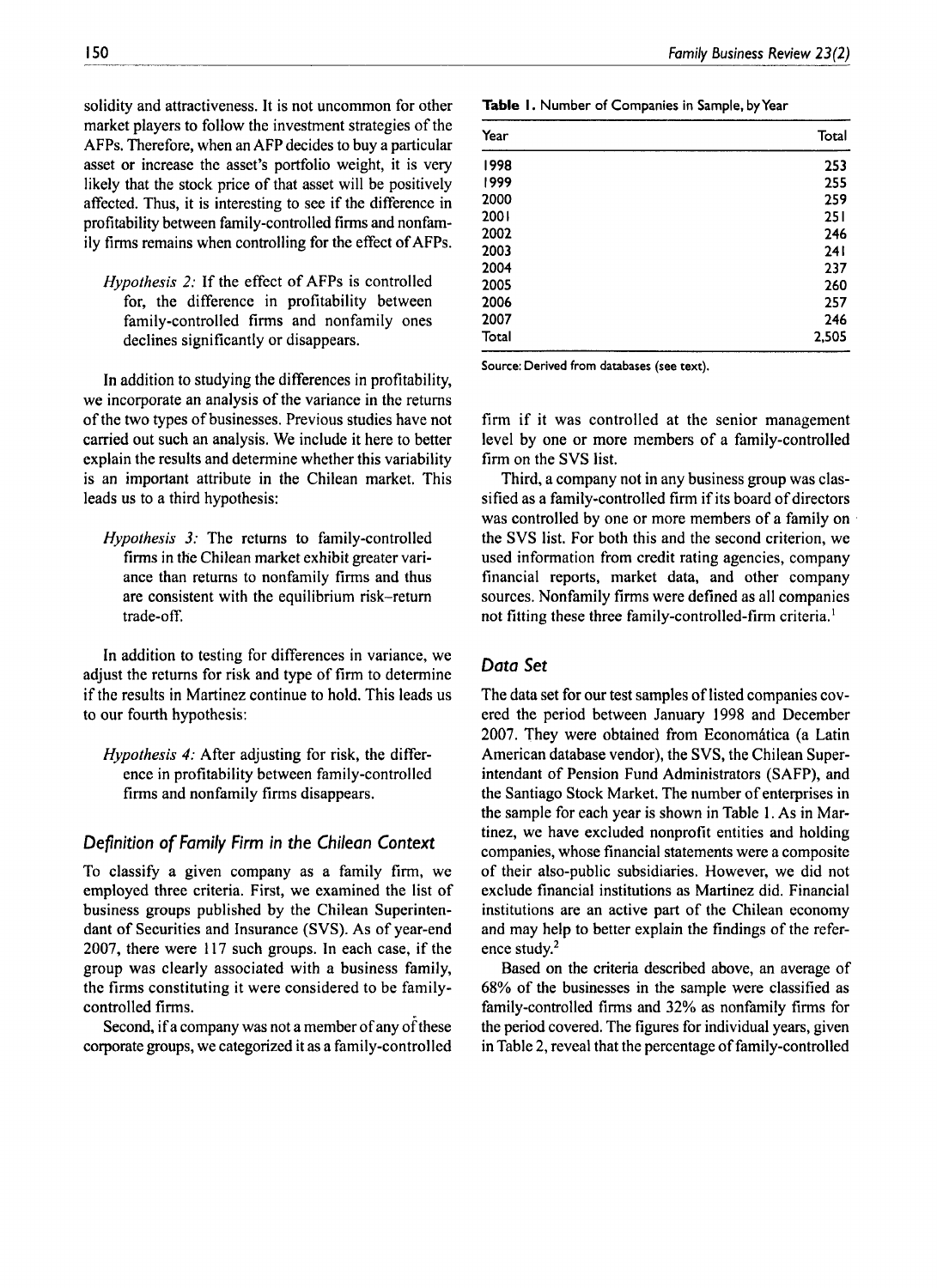| Year  | Family (%) | Nonfamily (%) | Total (%) |
|-------|------------|---------------|-----------|
| 1998  | 70.8       | 29.2          | 100.0     |
| 1999  | 67.I       | 32.9          | 100.0     |
| 2000  | 68.0       | 32.0          | 100.0     |
| 200 I | 68.5       | 31.5          | 100.0     |
| 2002  | 68.7       | 31.3          | 100.0     |
| 2003  | 69.3       | 30.7          | 100.0     |
| 2004  | 69.6       | 30.4          | 100.0     |
| 2005  | 66.2       | 33.8          | 100.0     |
| 2006  | 66.5       | 33.5          | 100.0     |
| 2007  | 68.7       | 31.3          | 100.0     |

**Table** 2. Percentages of Family-Controlled Firms and Nonfamily Firms

Source: Derived from databases (see text).

firms remained much higher than the percentage of nonfamily ones throughout the 10-year period.

#### *Model Variables*

Our regression model contains a single dependent and six independent variables. The dependent variable is ROA, which was chosen for two reasons: first, because it is the most commonly used variable in this type of analysis and, second, to ensure our results would be comparable to those of the Martinez study. ROA is a measure of financial performance that indicates how the firm's assets were managed during the period under study. The data for this variable were drawn from the Economatica database.

The independent control variables, measured for each firm, are the following:

- Family dummy (DFAM): Dummy variable that equals I for family-controlled firms
- AFP ownership dummy (DAFP): Dummy variable that equals I for firms whose ownership structure includes institutional (AFP) investors; the values for this variable were obtained from SAFP reports on the investment portfolios of Chilean pension funds during the period under study
- Debt/assets: Leverage, defined here as the debt/assets ratio, extracted from the Economatica database
- Size: Size of the firm, measured as the natural logarithm of total assets; the raw values were extracted from the Economatica database
- Age: Age of the firm, that is, the number of years since it was founded; this information was found on the companies' Web sites or through direct consultation by telephone
- Industry: The firm's industrial classification; the Economatica database uses a classification system of 19 sectors

## *Method*

Our sample embraces information on a number of firms over a period of years (1998-2007) and thus constitutes a panel data set. As in Martinez, we first test for differences between the means ofROAs for family-controlled firms and for nonfamily ones. $3$  We then estimate the model using the same method but with our new data. And because there exist nonobservable effects that are probably correlated with the independent variables (e.g., the type and quality of management may be different for firms of different size and age), we opted to estimate the relationship using a fixed-effects regression model before going into the risk comparison.

Nevertheless, we allow for the possibility that the unobservable factors are random and thus employ the Hausman test to decide which method is most appropriate. The basic model is written as follows:

$$
ROAit = \alphai + \beta1 SIZEit + \beta2AGEit + \beta3 DEBTit +\n\beta4 DFAMit + Uit\nt = 1998, 1999, ... 2007 (1)\ni = firm
$$

Our first step is to determine whether the incorporation of the individual unobservable effects  $(\alpha)$  changes the results found by Martinez. We then incorporate the DAFP dummy variable to establish whether the presence of AFPs in the ownership structure helps explain the profitability differences between familycontrolled firms and nonfamily firms,

Finally, to ascertain the effect of risk, we carry out two procedures. First, we perform a difference of variance test on the two firm types. Second, we estimate Equation (l) in which the dependent variable ROA is adjusted for risk. We obtain the standard deviation of ROAs, by firm type, for each year in the sample. We use it as a proxy for risk and divide each firm's ROA by this measure, as explained in the Comparison of Risk-Adjusted ROA Values section below.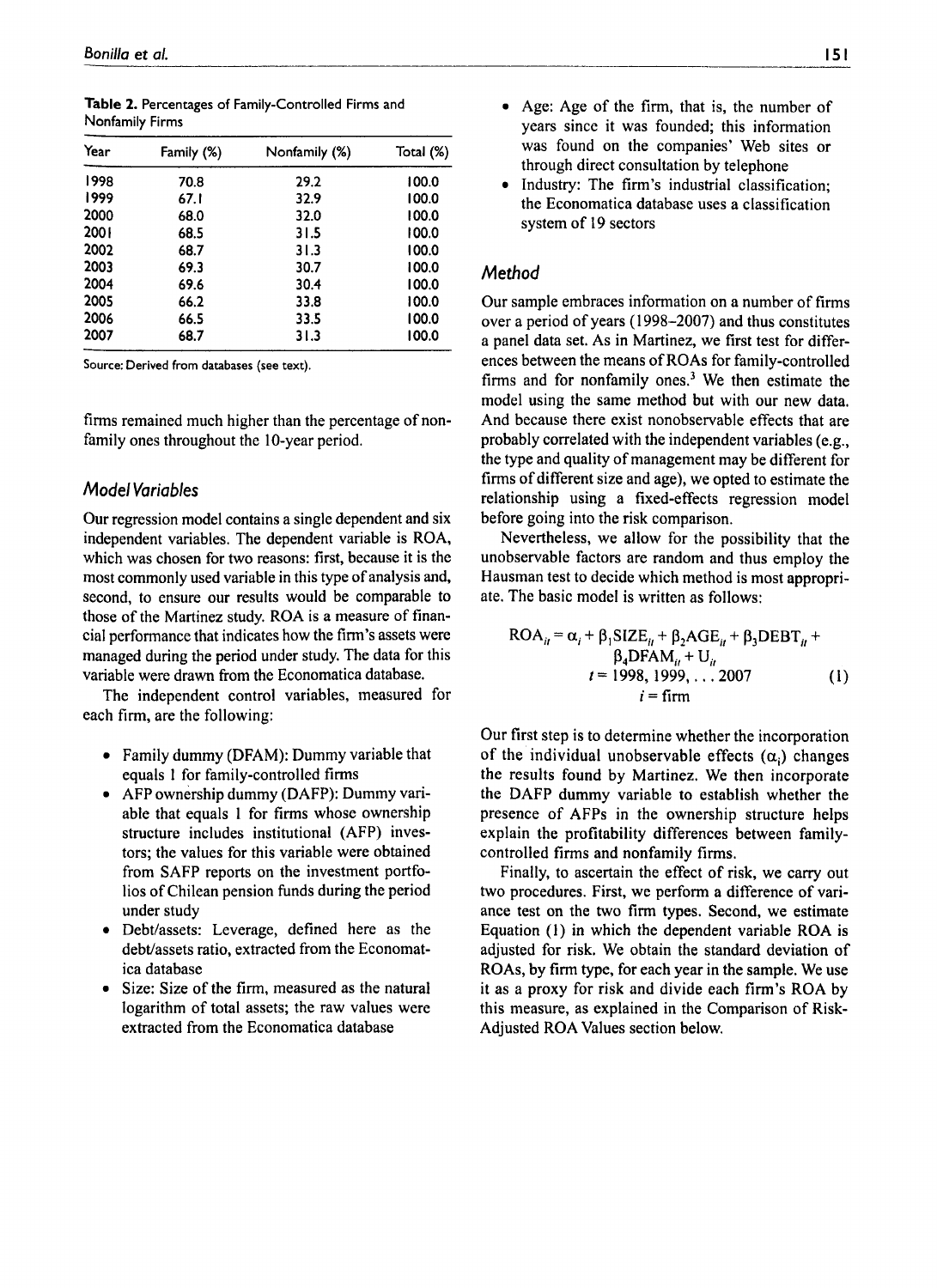**Table** 3. Return on Assets (ROA) Sample Characteristics

| Variable   | Obs.  | м         | SD       |
|------------|-------|-----------|----------|
| <b>ROA</b> | 2.446 | 0.0437126 | 0.134452 |

**Table** 4. Difference of Means Test for Return on Assets (ROA) of Family-Controlled Firms and Nonfamily Ones

|            |      | Means                    | <b>Statistics</b> |                    |  |
|------------|------|--------------------------|-------------------|--------------------|--|
|            |      | Family (%) Nonfamily (%) | t                 | Significance Level |  |
| <b>ROA</b> | 4.79 | 3.46                     | 2.1745            | .0149              |  |

## **Results and Discussion**

#### *Comparison* of*ROA Values*

The sample data relating to the ROA variable are summarized in Table 3.

A difference of means test was then performed on the mean ROA values for family-controlled firms and nonfamily enterprises, the results of which are given in Table 4.

As can be seen, family-controlled firms had a mean ROA of 4.79% over the 10 years under study and thus performed better than nonfamily firms, whose mean ROA was 3.46%. A *t* test yielded a value of 2.1745 ( $p =$ .0149), demonstrating that this difference is statistically significant and thus corroborating the first result from Martinez despite the use of a different sample.

We then estimate Equation (I) with the same method (OLS) as Martinez using similar independent variables with our new data. The results, set out here in Table 5, are comparable to those of Martinez both qualitatively and quantitatively. The Dfamily dummy variable is positive and statistically significant, implying that even when size, age, and debt are controlled for, familycontrolled firms perform better than nonfamily firms.

As noted earlier, the model specification in Martinez could not capture unobservable heterogeneity in the various firms, whether family controlled or not. Factors such as management quality and organizational structure, though they clearly influence performance, are not observable. To incorporate them into the estimation, we can add dummies for each firm in the study, an approach that would limit the degrees of freedom, or estimate them using a fixed-effects panel model.

Thus, Equation (l) was reestimated allowing unobservable fixed effects correlated with the independent

|        | Table 5. Estimation Using the Method of Martinez et al. |  |  |  |
|--------|---------------------------------------------------------|--|--|--|
| (2007) |                                                         |  |  |  |

| Variable                  | <b>Return of Assets</b> |
|---------------------------|-------------------------|
| Intercept                 | -0.2945                 |
|                           | $(.000)$ ***            |
| Size                      | 0.0174                  |
|                           | $(.000)$ ***            |
| Age                       | $-0.0002$               |
|                           | $(.001)$ ***            |
| Debt/assets               | $-0.0015$               |
|                           | $(.000)$ ***            |
| DFamily                   | 0.0354                  |
|                           | $(.000)$ ***            |
| Year dummies (9)          | Yes                     |
| Industry dummies (18)     | Yes                     |
| Adjusted R <sup>2</sup>   | .।।75                   |
| <i><b>F</b></i> statistic | 10.74                   |
|                           | (.000)                  |
| Obs.                      | 2.269                   |

Note:Valuesin parentheses Indicate*p* values.

\*\*\*Significant at the I% level.

variables. The results are presented in Table 6. The second column contains the equivalent of the estimates in Martinez with unobservable heterogeneity permitted. The results do not change; the Dfamily variable continues to be significant at conventional levels. In other words, under the new methodology and with new data, family-controlled firms still perform better.

An important variable not included in the Martinez analysis is the presence of the AFPs, Chile's largest investors. We have incorporated it in our model to determine the impact of these institutional investors on the performance of family-controlled firms and nonfamily companies. Existing studies have already described the major influence they wield in the small Chilean capital market (Romero et al., 2007).

The figures in the third column of Table 6 demonstrate that despite the inclusion of a dummy variable to distinguish between firms that do and do not have AFP investors, the previous results remain valid. Family-controlled firms continue to show statistically significant higher average returns than nonfamily ones.

## *Comparison* of*Risk-Adjusted ROA Values*

To investigate the possibility that the family-controlled firms' superior performance is accompanied by higher levels of risk, the ROA dependent variable in Equation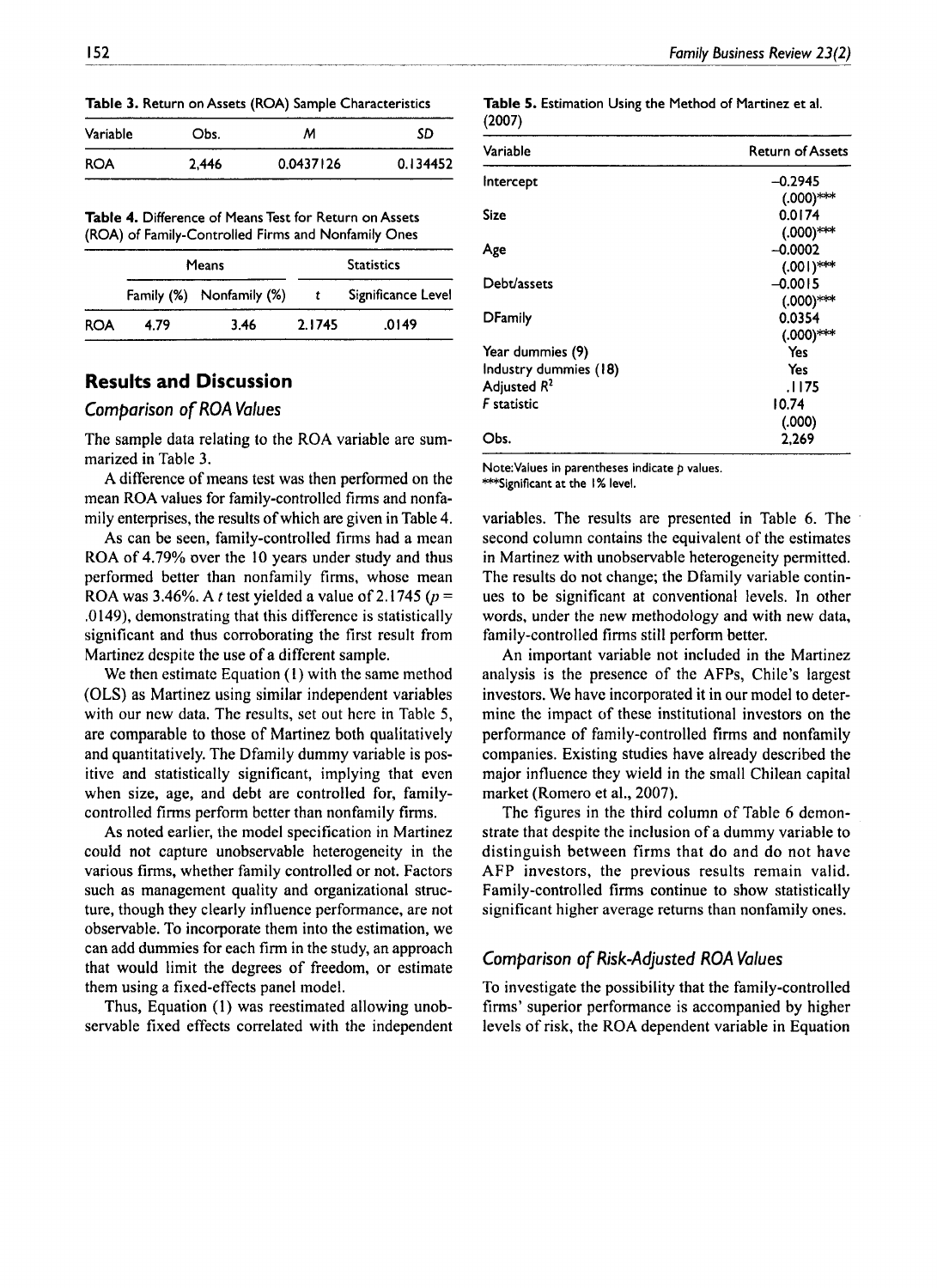| Variable           | <b>ROA</b>   | <b>ROA</b>   | <b>ROARISK</b> | <b>ROARISK</b> |
|--------------------|--------------|--------------|----------------|----------------|
| Size               | 0.0545       | 0.0541       | 0.4081         | 0.4057         |
|                    | $(.000)$ *** | $(.000)$ *** | $(.000)$ ***   | $(.000)$ ***   |
| Age                | 0.0001       | 0.0000       | 0.0015         | 0.0009         |
|                    | (.837)       | (.937)       | (.785)         | (.864)         |
| Debt/assets        | $-0.0021$    | -0.0021      | $-0.0161$      | $-0.0159$      |
|                    | $(.000)$ *** | $(.000)$ *** | $(.000)$ ***   | $(.000)$ ***   |
| Dfamily            | 0.0332       | 0.0303       | 0.2454         | 0.2275         |
|                    | $(.066)$ **  | $(.097)$ **  | $(.077)$ **    | (.105)         |
| DAFP               |              | 0.0099       |                | 0.0610         |
|                    |              | (.277)       |                | (.386)         |
| $R^2$ (within)     | 1006.        | . 10 1 1     | .0975          | .0979          |
| F statistic        | 55.78        | 44.87        | 53.91          | 43.27          |
| p value            | (.000)       | (.000)       | (.000)         | (.000)         |
| Hausman $(\chi^2)$ | 44.08        | 46.45        | 48.53          | 51.27          |
| p value            | (.000)       | (.000)       | (.000)         | (.000)         |
| Obs.               | 2.269        | 2.269        | 2.269          | 2,269          |
|                    |              |              |                |                |

**Table** 6. Fixed-Effects Estimation of Model 1

Note: ROA = return on assets. Values in parentheses indicate *p* values. \*\*Significant between 5%and 10%. \*\*\*Significant < 1%.

**Table 7.** Variance Ratio Test

| $Ratio = sd(ROAnofamily)/sd(ROAfamily)$ |                        |
|-----------------------------------------|------------------------|
| $H_0$ : Ratio = 1                       | $F$ statistic = 1.3315 |
| Ha: Ratio <sup>1</sup>                  | prob $(F > f) = 0.000$ |
| Ha: Ratio $>1$                          | prob $(F > f) = 0.000$ |
| Ha: Ratio $< 1$                         | prob $(F < f) = 1.000$ |
|                                         |                        |

(I) is replaced with ROARISK, ROA adjusted for the risk factor,

> $\mathsf{ROARISK}_{i,t} = \mathsf{ROA}_{i,t} / \sigma_{j,t}$ for  $i =$  firm,  $t =$  year,  $j =$  family firms, nonfamily firms

where ROA is as previously defined and  $\sigma_{i,j}$  is the standard deviation of the returns on family-controlled businesses and non family ones for the year *t.* Thus, we reestimate Equation (1) using a measure of the dispersion of the returns as a proxy for risk. $4$ 

The new estimates with risk-adjusted ROA are shown in Table 6. The results obtained when the AFP dummy variable is excluded, given in the fourth column, are statistically significant and reveal that family-controlled firms still perform better. The addition of the AFP dummy variable generates the results indicated in the fifth column, indicating that the variable is itself not significant but its inclusion causes the family-controlled firm dummy to become marginally nonsignificant. It continues to carry a positive sign, however.

Although intuitively we would expect the unobservable effects to be fixed rather than random and correlated with the independent variables such as size, we applied the Hausman test to check this assumption. The results for each specification confirmed that the fixed-effects estimation was the correct one for the present cases. The test values and their corresponding *p* values are shown in the lower panel of Table 6.

Finally, we tested whether the standard deviation of the returns (the risk proxy) for family-controlled firms was greater than that for nonfamily ones. This was done using a difference of standards deviations test, whose results are given in Table 7.

As can be seen, the standard deviation of the ROA values for nonfamily firms is greater than that of the family-controlled firms. The null hypothesis that the deviations for the two categories of firms are the same is therefore rejected with a high level of statistical confidence in favor of the alternative hypothesis according to which the variability of family-controlled firm returns is less than that of nonfamily enterprises.

The foregoing implies that family-controlled firms not only perform better than nonfamily ones but also are less volatile on average. This is significant because it raises the question of whether it is possible to build an investment portfolio of family-controlled firm stocks that earns abnormal returns above the market line. The results indicate that this would be possible, indirectly suggesting that the Chilean market does not satisfy the weak efficiency hypothesis, as other recent studies have already demonstrated (Romero et al., 2007).

## **Conclusions**

In this research note we studied the financial performance of family-controlled firms and nonfamily ones in the Chilean capital market. We. extended the evidence presented in Martinez et al. (2007) and applied new data and a different and more robust methodology that took into account the unobservable heterogeneity in each firm. Our analysis also controlled for the effect of the private pension funds (AFPs) on the Chilean financial market and adjusted for return risk.